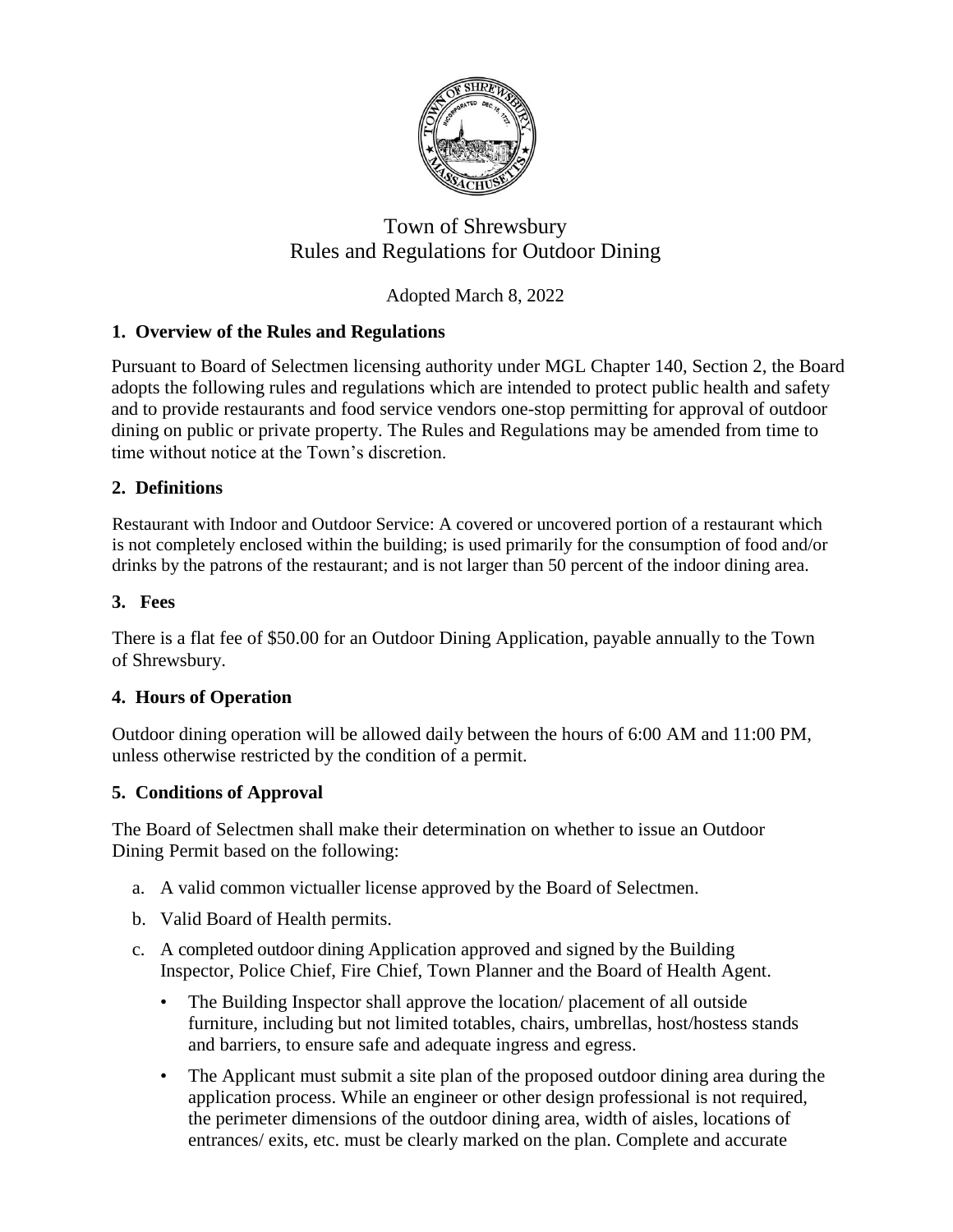dimensions and information may streamline Town staff's review of the application. A site plan of the proposed outdoor dining area shall also be in conformance with all of the below conditions:

- d. Establishments shall accommodate handicapped persons in the outside dining areas, and shall include dimensions and grading on the plan to show compliance per Section 521 CMR (https://www.mass.gov/law-library/521-cmr).
- e. Outdoor dining areas shall be enclosed and clearly delineated by means of a rope, chain, fence or other similar device, that will be specified on the plan.
- f. Protection barriers may be required at the discretion of Town staff on a case-by-case basis where the edge of any dining area would encounter or has the potential to encounter motor vehicles, such as restaurants using a section of a parking lot. Examples of protection barriers include but are not limited to water-filled barriers, concrete barriers, bollards, heavy planters, self-built planters weighted with sand bags, etc.
- g. The outdoor dining area shall not infringe on a four (4) foot pathway on the sidewalk which shall be left unobstructed for exclusive use by pedestrians. The four (4) foot aisle must be free from obstacles such as light poles, trash receptacles, bike racks, fire hydrants, trees, sign posts, bollards, etc. An applicant requesting a permit that would leave an unobstructed aisle less than four (4) feet wide would also need further approval by the Town's ADA Coordinator.
- h. If the outdoor space is on private property, a letter from the landlord granting the right to utilize the space is required. Please note: a letter from a landlord/property manager allowing a restaurant to use *public* space (such as a public sidewalk) that is maintained by the landlord is not sufficient. Only the Town may authorize use on public property.

#### **5. Compliance**

If an application is approved by the licensing authority:

- a. Relevant Town department representatives shall conduct a joint inspection prior to the opening of the outdoor dining area for service to the public.
- b. Alcoholic beverages may not be served in the outside dining area unless the appropriate license is first obtained and/or modified to include the permitted area and only after obtaining approval from the Board of Selectmen and the Alcohol Beverage Control Commission.
- c. Dining furniture must remain inside the designated permitted dining area at all times.
- d. Permitted establishments are required to pick up debris, sweep and wash the designated dining area at the end each business day during the outside dining season.
- e. No smoking of any kind, including the use of electronic cigarettes, is allowed in the designated dining area.
- f. Adequate trash receptacles and policing by staff for trash in the outdoor dining will be provided. It is recommended that paper or plastic plates, cups or dinnerware not be used in the outside dining area to minimize litter
- g. Businesses must use their own trash and recycling receptacles.

#### **6. Enforcement**

a. Violations of any of the above conditions could result in the revocation of the Outdoor Dining Permit by the Board of Selectmen.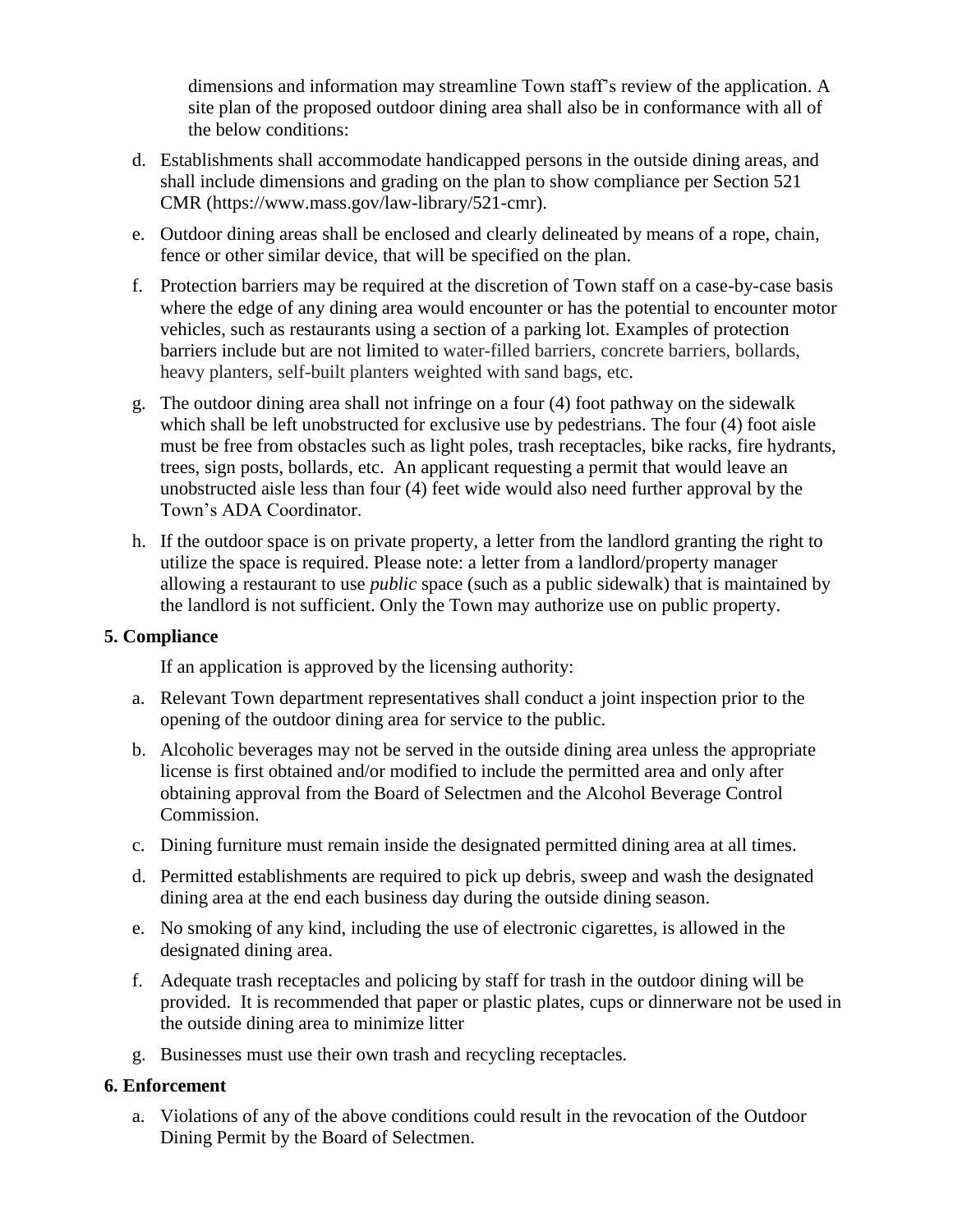Application on Next Page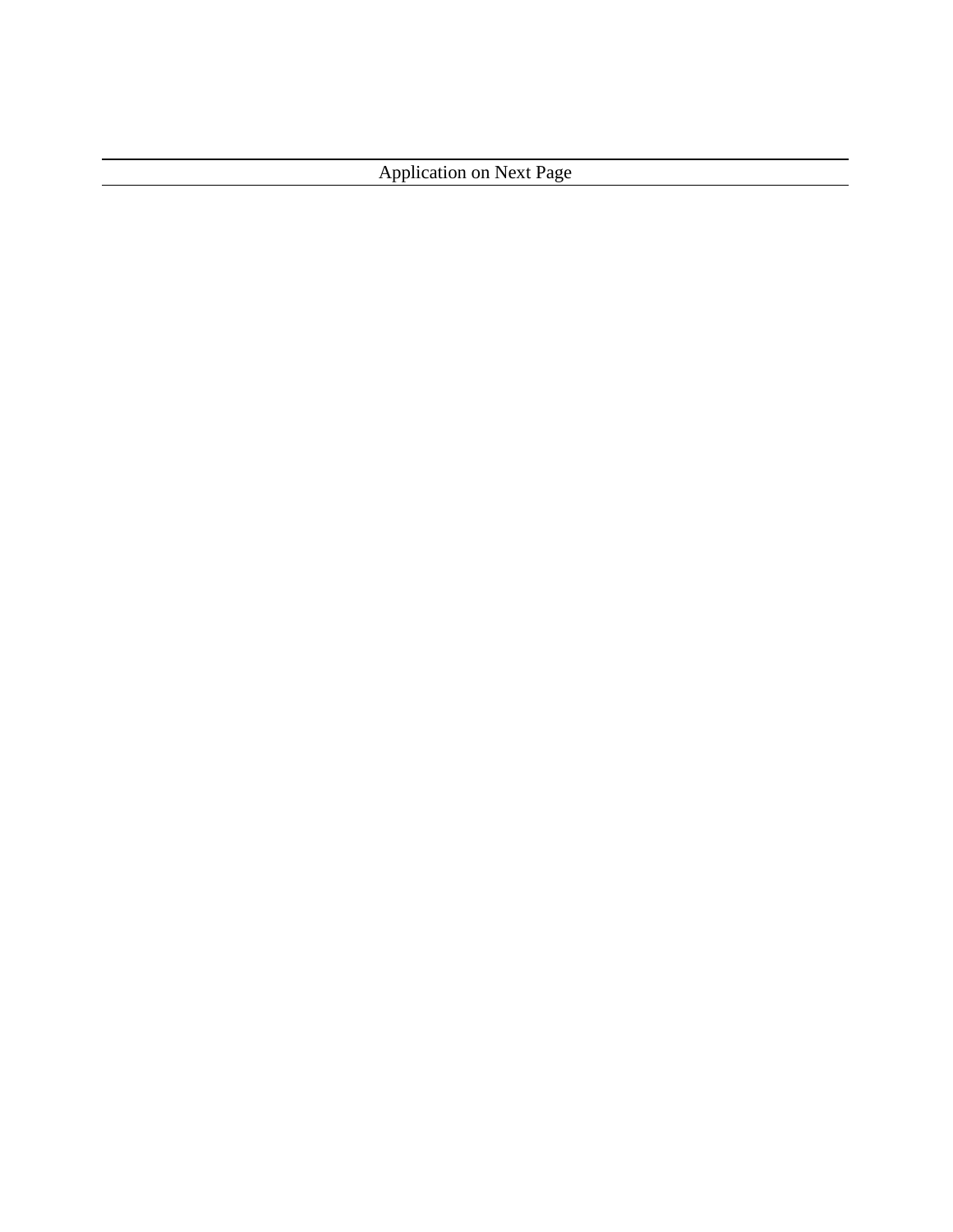#### **APPLICATION**

## *Application Fee(s) Payable to: Town of Shrewsbury*

### **CONTACT INFORMATION**

| Business name:                                                               |  |
|------------------------------------------------------------------------------|--|
| Business address:                                                            |  |
| Business phone number:                                                       |  |
| Owner/manager:                                                               |  |
| Owner/manager email address:                                                 |  |
| 24-hour contact number:<br>(In case of issues outside normal business hours) |  |

#### **BUSINESS INFORMATION**

| Business hours of operation:                                                         |  |  |  |
|--------------------------------------------------------------------------------------|--|--|--|
| Is this business currently approved to operate as a restaurant? $\Box$ Yes $\Box$ No |  |  |  |
| Do you have a current common victualler license? $\Box$ Yes $\Box$ No                |  |  |  |
| Are all health inspections current and valid? $\square$ Yes $\square$ No             |  |  |  |
|                                                                                      |  |  |  |

## **DINING INFORMATION**

| Is the proposed outdoor dining area on private property?<br>$\Box$ Yes $\Box$ No                                  |  |  |  |
|-------------------------------------------------------------------------------------------------------------------|--|--|--|
| Is a letter from the landlord granting the right to utilize private space provided?<br>$\Box$ No<br>$\Box$ Yes    |  |  |  |
| Have you attached a plan of the proposed dining area? $\Box$ Yes $\Box$ No                                        |  |  |  |
| How many tables and chairs would you like to put in the outdoor dining area? ____tables _____<br>chairs           |  |  |  |
| Will you be using umbrellas? $\Box$ Yes $\Box$ No                                                                 |  |  |  |
| Describe the type of barrier/fencing which will surround the seating area***:                                     |  |  |  |
|                                                                                                                   |  |  |  |
|                                                                                                                   |  |  |  |
| ***NOTE: Refer to ABCC Patio Guidance. It is recommended that photos of the proposedbarrier/fence be provided     |  |  |  |
| Will there be food preparation or storage occurring in the exterior area of the premises? $\Box$ Yes<br>$\Box$ No |  |  |  |
| If so, please describe the type and location of such storage and preparation:                                     |  |  |  |
|                                                                                                                   |  |  |  |
|                                                                                                                   |  |  |  |
|                                                                                                                   |  |  |  |

Will there be lighting in the exterior area of the premises?  $\Box$  Yes  $\Box$  No